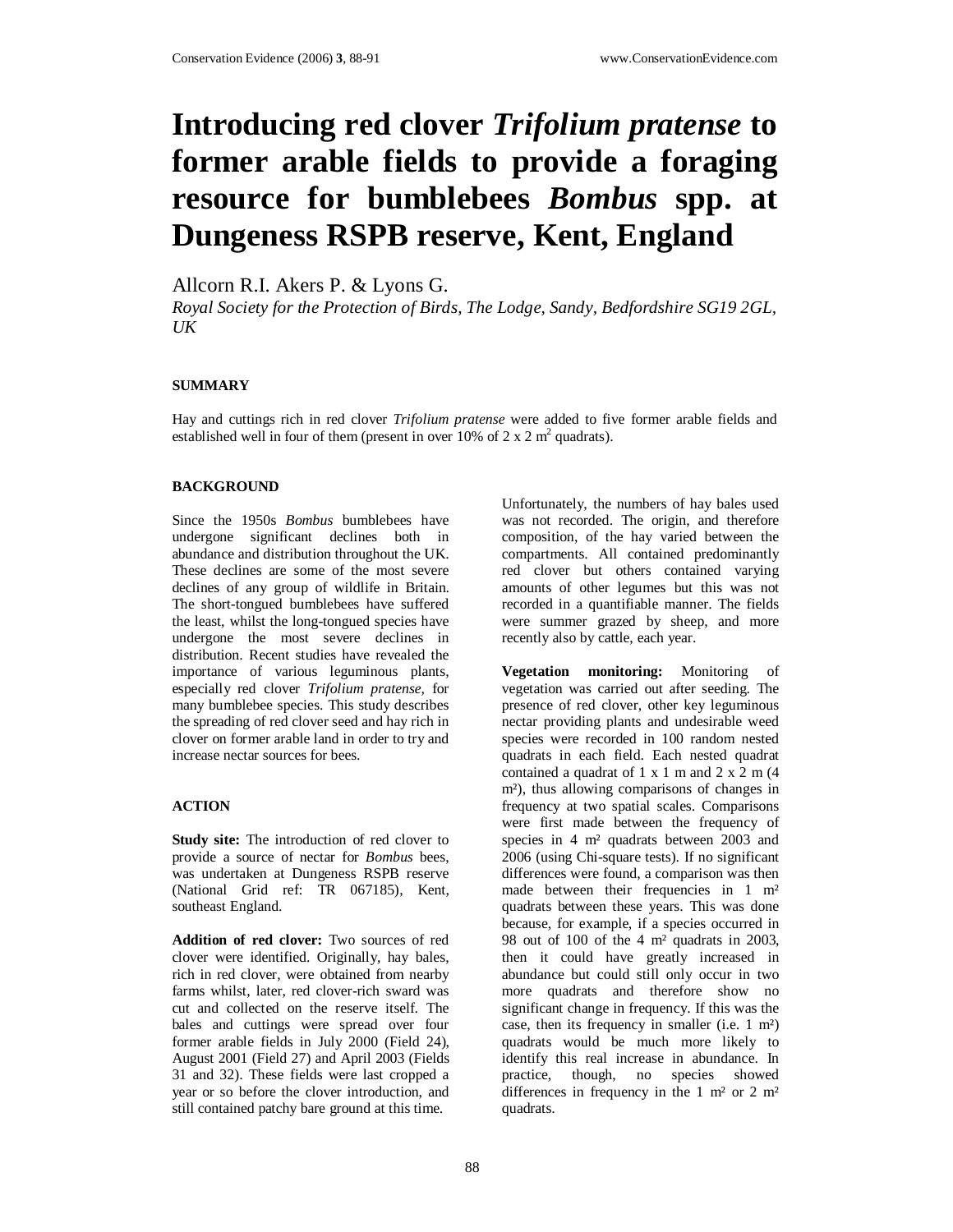**Table 1 a-e** Comparisons of the frequency of legumes and undesirable weed species in the fields at Dungeness on which red clover and other seed was spread, 2003 and 2006.

Figures show the numbers of 2 x 2 m quadrats in which the species was recorded, unless otherwise shown. \* indicates the figures refer to comparison between the number of 1 x 1 m quadrats in which the species was recorded. Pluses indicate a significant increase between 2003 and 2006:  $+ = P < 0.05$ ,  $+ P < 0.01$ ,  $+ + + = P < 0.001$ Minuses indicate a significant decrease between 2003 and 2006:  $-$  = P<0.05,  $-$  - P<0.01,  $-$  - = P<0.001

| Field 24A (spread in July 2000)        |          |                                   |                             |
|----------------------------------------|----------|-----------------------------------|-----------------------------|
| <b>Species</b>                         |          | % of quadrats in<br>which present |                             |
|                                        | 2003     | 2006                              | frequency between<br>vears? |
| Legumes:                               |          |                                   |                             |
| Red clover Trifolium pratense          | 26       | 44                                | $+$                         |
| White clover Trifolum repens           | 84       | 65                                |                             |
| Bird's-foot trefoil Lotus corniculatus | 5        | 5                                 |                             |
| Meadow vetchling Lathyrus pratensis    | 3        | 25                                | $+ + +$                     |
| Tufted vetch Vicia cracca              | $\Omega$ |                                   |                             |
| Common vetch Vicia sativa              | 21       | 43                                | $+ +$                       |
| Undesirable weeds:                     |          |                                   |                             |
| Creeping thistle Cirsium arvense       | 87       | 61                                |                             |
| Spear thistle Cirsium vulgare          | 10       | $\overline{2}$                    |                             |
| Common ragwort Senecio jacobaea        | 5        | 6                                 |                             |

| Field 24B (spread in July 2000)                                  |                                   |          |                                                          |  |
|------------------------------------------------------------------|-----------------------------------|----------|----------------------------------------------------------|--|
| <b>Species</b>                                                   | % of quadrats in<br>which present |          | <b>Significant</b><br>difference in<br>frequency between |  |
|                                                                  | 2003                              | 2006     | vears?                                                   |  |
| Legumes:                                                         |                                   |          |                                                          |  |
| Red clover Trifolium pratense                                    | 18                                | 56       | $+ + +$                                                  |  |
| White clover <i>Trifolum repens</i>                              | 92                                | 98       |                                                          |  |
| Bird's-foot trefoil Lotus corniculatus                           | 1                                 | $\Omega$ |                                                          |  |
| Meadow vetchling <i>Lathyrus pratensis</i>                       | 8                                 | 24       | $+ +$                                                    |  |
| Tufted vetch Vicia cracca                                        | 13                                | 18       |                                                          |  |
| Common vetch Vicia sativa                                        | 10                                | 33       | $+ + +$                                                  |  |
| Undesirable weeds:                                               |                                   |          |                                                          |  |
| Creeping thistle Cirsium arvense                                 | 91                                | 94       |                                                          |  |
| Spear thistle Cirsium vulgare<br>Common ragwort Senecio jacobaea | 12                                | 5        |                                                          |  |
|                                                                  | $\overline{4}$                    | 36       | $+ + +$                                                  |  |

| Field 27 (spread in August 2001)                                 |                                   |                |                                                          |  |
|------------------------------------------------------------------|-----------------------------------|----------------|----------------------------------------------------------|--|
| <b>Species</b>                                                   | % of quadrats in<br>which present |                | <b>Significant</b><br>difference in<br>frequency between |  |
|                                                                  | 2003                              | 2006           | vears?                                                   |  |
| Legumes:                                                         |                                   |                |                                                          |  |
| Red clover Trifolium pratense                                    | 55                                | 90             | $+ +$                                                    |  |
| White clover Trifolum repens                                     | 75                                | 26             |                                                          |  |
| Bird's-foot trefoil Lotus corniculatus                           | 2                                 | 3              |                                                          |  |
| Meadow vetchling <i>Lathyrus pratensis</i>                       | 8                                 | 36             | $+ + +$                                                  |  |
| Tufted vetch Vicia cracca                                        | 10                                | 14             |                                                          |  |
| Common vetch Vicia sativa                                        | 17                                | 67             | $+ + +$                                                  |  |
| Undesirable weeds:                                               |                                   |                |                                                          |  |
| Creeping thistle Cirsium arvense                                 | 94                                | 37             |                                                          |  |
| Spear thistle Cirsium vulgare<br>Common ragwort Senecio jacobaea | 18<br>15                          | $\Omega$<br>27 |                                                          |  |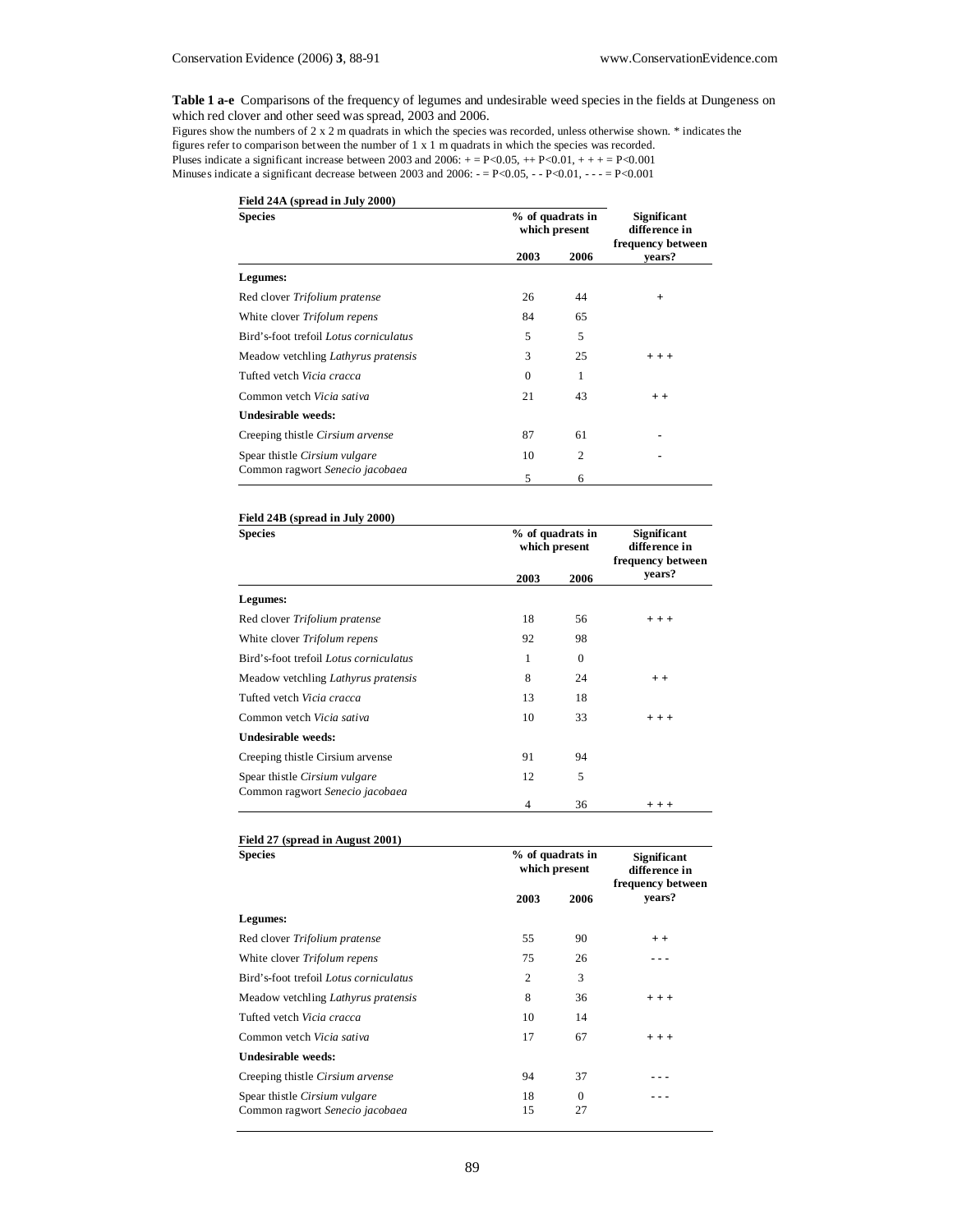| Field 31 (spread in April 2003)<br><b>Species</b> | % of quadrats in<br>which present |                | <b>Significant</b><br>difference in |
|---------------------------------------------------|-----------------------------------|----------------|-------------------------------------|
|                                                   | 2003                              | 2006           | frequency between<br>years?         |
| Legumes:                                          |                                   |                |                                     |
| Red clover Trifolium pratense                     | 34                                | 11             | $+ +$                               |
| White clover Trifolum repens                      | 25                                | 22             |                                     |
| Bird's-foot trefoil Lotus corniculatus            | 22                                | 54             | $+ + +$                             |
| Meadow vetchling <i>Lathyrus pratensis</i>        | $\Omega$                          | 10             | $+ +$                               |
| Tufted vetch Vicia cracca                         | 1                                 | 1              |                                     |
| Common vetch Vicia sativa                         | $\Omega$                          | $\overline{0}$ |                                     |
| Undesirable weeds:                                |                                   |                |                                     |
| Creeping thistle Cirsium arvense                  | 90                                | 55             |                                     |
| Spear thistle Cirsium vulgare                     | 43                                | 38             |                                     |
| Common ragwort Senecio jacobaea                   | $\mathbf{0}$                      | 10             | $+ +$                               |

## **Field 32 (spread in April 2003)**

| <b>Species</b>                                                   | % of quadrats in<br>which present |                | <b>Significant</b><br>difference in<br>frequency between |
|------------------------------------------------------------------|-----------------------------------|----------------|----------------------------------------------------------|
|                                                                  | 2003                              | 2006           | years?                                                   |
| Legumes:                                                         |                                   |                |                                                          |
| Red clover Trifolium pratense                                    | 25                                | $\overline{c}$ |                                                          |
| White clover Trifolum repens                                     | 97                                | 48             |                                                          |
| Bird's-foot trefoil Lotus corniculatus                           | 17                                | 19             |                                                          |
| Meadow vetchling <i>Lathyrus pratensis</i>                       | 15                                | 15             |                                                          |
| Tufted vetch Vicia cracca                                        | 5                                 | 3              |                                                          |
| Common vetch Vicia sativa                                        | $\Omega$                          | $\mathbf{0}$   |                                                          |
| Undesirable weeds:                                               |                                   |                |                                                          |
| Creeping thistle Cirsium arvense                                 | 98                                | 90             |                                                          |
| Spear thistle Cirsium vulgare<br>Common ragwort Senecio jacobaea | 54                                | 19             |                                                          |
|                                                                  | 19                                | $\mathbf{0}$   |                                                          |

A large number of quadrats were necessary due to the patchy distribution of these leguminous species. Limiting recording to these few key species made monitoring of individual quadrats relatively rapid, and this could be carried out by volunteers with relatively little botanical expertise. The quadrat surveys were undertaken between the 22 July – 13 August 2003 and between 5 - 20 July 2006. Common vetch *Vicia sativa* was difficult to detect in 2003, as it had mostly finished flowering and died back and could only be found by the presence of its characteristic spirally black dried pods.

No vegetation monitoring was undertaken prior to spreading, although it is almost certain that very little, if any, red clover was present in any of the fields prior to seeding.

#### **CONSEQUENCES**

The frequencies of leguminous nectar plants and undesirable weed species in the fields are shown in Tables 1a-e.